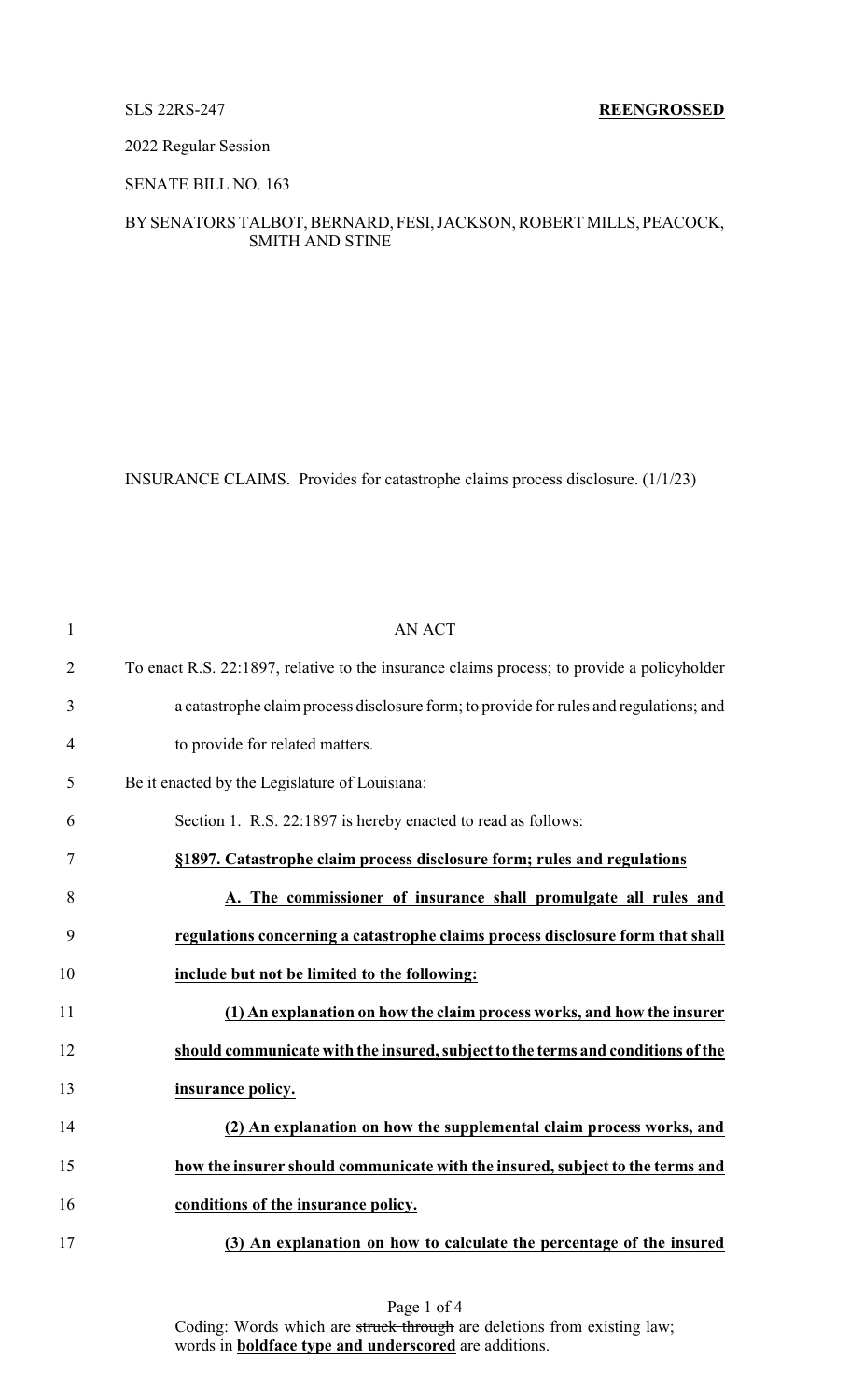| $\mathbf{1}$   | value of the property for a hurricane, named storm, wind, and hail deductibles.    |
|----------------|------------------------------------------------------------------------------------|
| $\overline{2}$ | (4) An explanation on the difference between the actual cash valuation             |
| 3              | and the replacement cost valuation.                                                |
| $\overline{4}$ | (5) The rights and protections a policyholder has under state law.                 |
| 5              | (6) An explanation on the duties a policyholder has in order to settle an          |
| 6              | insurance claim.                                                                   |
| 7              | (7) An explanation of what a policyholder needs to properly document               |
| 8              | an insurance claim.                                                                |
| 9              | (8) An explanation of the procedure a policyholder must follow to file a           |
| 10             | complaint with the department if the policyholder is not satisfied with either the |
| 11             | claim process or the claim settlement.                                             |
| 12             | (9) An explanation to let a policyholder know that if a policyholder files         |
| 13             | an insurance claim for damages to a property that has a mortgage loan, the         |
| 14             | policyholder needs to immediately notify the lender or mortgage servicer for       |
| 15             | that property to let the lender or servicer know an insurance claim has been       |
| 16             | filed.                                                                             |
| 17             | (10) An explanation to let a policyholder know that if a policyholder              |
| 18             | receives an insurance settlement for damages on a property that has a mortgage     |
| 19             | loan, the policyholder may need to contact the lender or mortgage servicer for     |
| 20             | that property, as the lender or mortgage servicer may be a named payee on the      |
| 21             | check, and if so, the policyholder will need the lender or mortgage servicer to    |
| 22             | endorse the check in order to receive the funds.                                   |
| 23             | (11) The process for filing a complaint with the Office of Financial               |
| 24             | Institutions if there is any dissatisfaction with how the lender or mortgage       |
| 25             | servicer handled the disbursement of the insurance proceeds.                       |
| 26             | (12) The process for utilizing the Hurricane Mediation Program when                |
| 27             | there is a disputed residential property insurance claim for property damage.      |
| 28             | B.(1) If the governor declares a state of emergency pursuant to R.S.               |
| 29             | 29:724, an insurer settling a property insurance claim that arises out of a state  |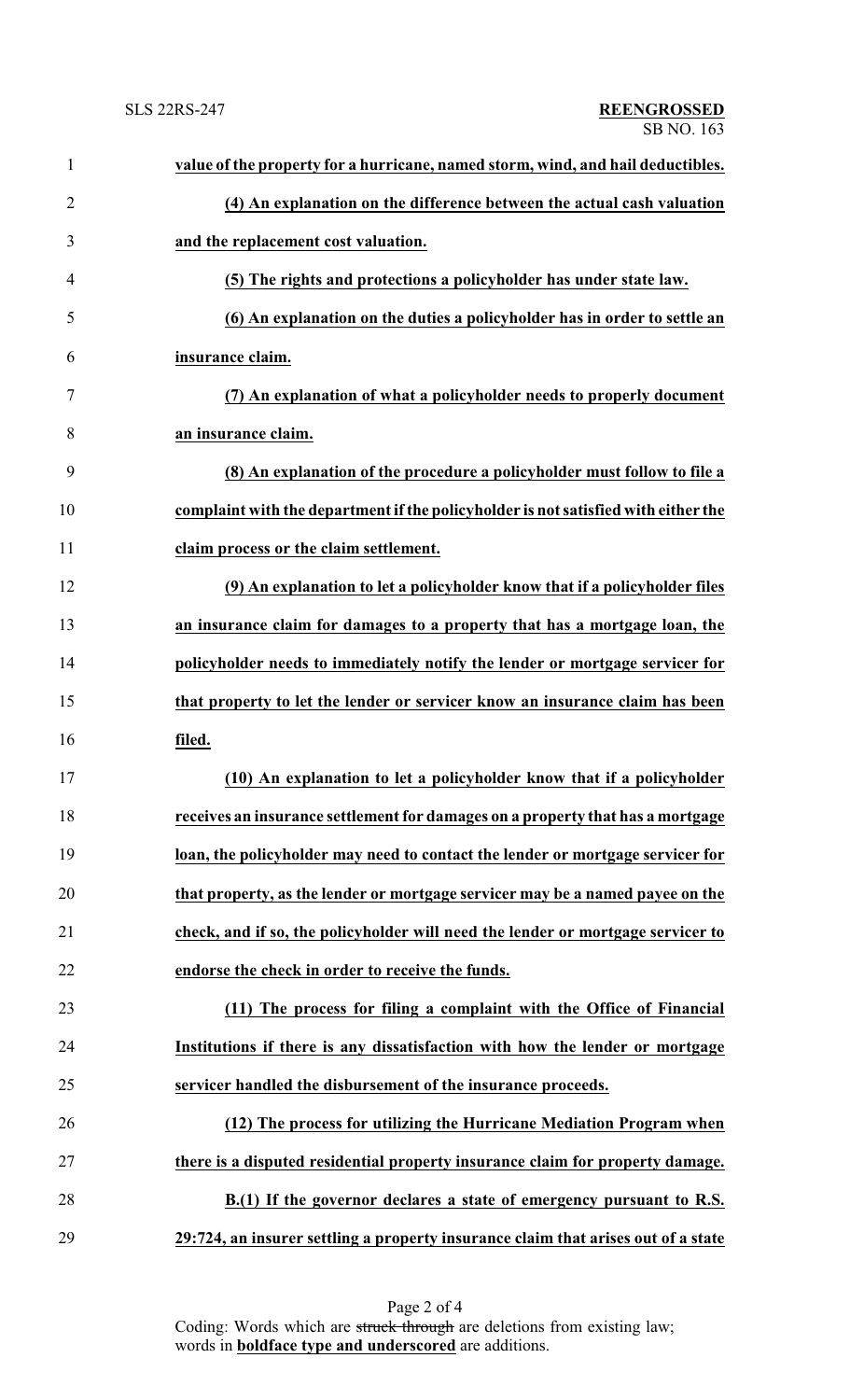| $\mathbf{1}$   | of emergency shall send to a policyholder filing a property insurance claim, the |
|----------------|----------------------------------------------------------------------------------|
| $\overline{2}$ | catastrophe claim process disclosure form promulgated by the commissioner.       |
| $\overline{3}$ | (2) The insurer shall send the catastrophe claim process disclosure form         |
| 4              | to the policyholder no later than the initial investigation of the claim by an   |
| 5              | adjuster. The disclosure form may be sent by United States mail, electronic      |
| 6              | delivery, or hand delivery.                                                      |
| 7              | C. Nothing in this Section shall be construed to provide any policyholder        |
| 8              | with a civil cause of action.                                                    |
| 9              | Section 2. This Act shall become effective on January 1, 2023.                   |
|                |                                                                                  |

The original instrument and the following digest, which constitutes no part of the legislative instrument, were prepared by Beth O'Quin.

## DIGEST

SB 163 Reengrossed 2022 Regular Session Talbot

Proposed law requires the commissioner to promulgate certain rules and regulations relative to a catastrophe claim process disclosure form that includes but is not limited to the following:

- (1) Explains how the claim process works, and how the insurer should communicate with the insured, subject to the terms and conditions of the insurance policy.
- (2) Explains how the supplemental claim process works, and how the insurer should communicate with the insured, subject to the terms and conditions of the insurance policy.
- (3) Explains how to calculate the percentage of the insured value of the property for a hurricane, named storm, wind, and hail deductibles.
- (4) Explains the differences between the actual cash valuation and the replacement cost valuation.
- (5) The rights and protections a policyholder has under state law.
- (6) Explains the duties a policyholder has in order to settle an insurance claim.
- (7) Explains the procedure for a policyholder to properly document an insurance claim.
- (8) Explains how a policyholder can file a complaint with the department if the policyholder is not satisfied with either the claim process or the claim settlement.
- (9) Explains to the policyholder that if he has a mortgage loan and he filed an insurance claim on that property, the policyholder needs to immediately notify the lender or mortgage services that a claim was filed.
- (10) Explains to the policyholder that if he has a mortgage loan and he received an insurance settlement check that the policyholder needs to contact his lender or mortgage servicer as the lender or mortgage servicer may need to endorse the check

# Page 3 of 4

Coding: Words which are struck through are deletions from existing law; words in **boldface type and underscored** are additions.